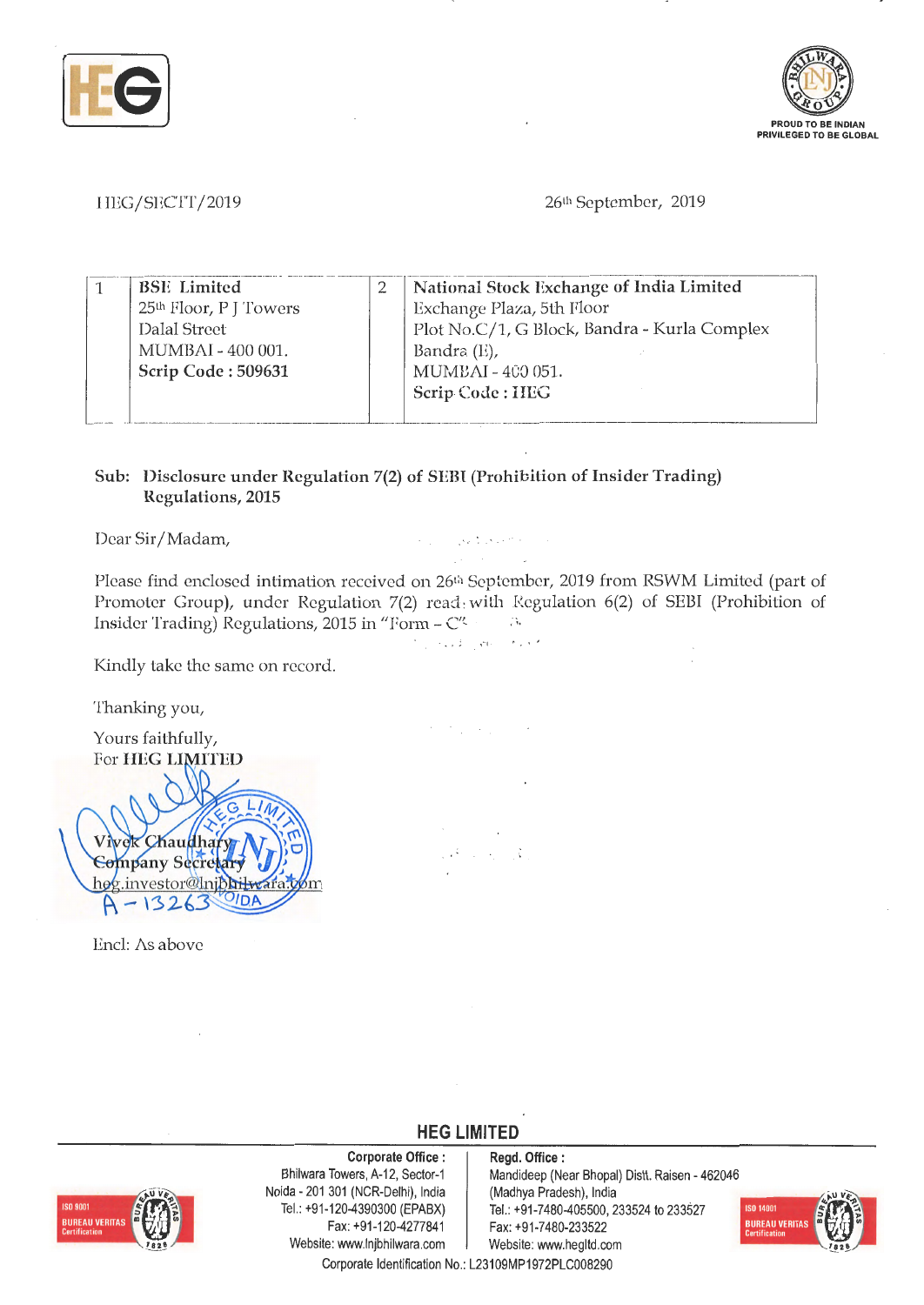



RSWM/ September 26, 2019

HEG Limited Bhilwara Towers, A-12, Sector-I, Noida-201301 UTTAR PRADESH

# **Sub.: Disclosure in Form C under Regulation 7(2) of the SEBI (Prohibition of Insider Trading) Regulations, 2015.**

Dear Sir,

Please find herewith Form "C" disclosure under Regulation 7(2) read with regulation 6(2) of the SEBI (Prohibition of Insider Trading) Regulations, 2015.

Kindly acknowledge receipt of the same.

Thanking you,

Yours faithfully, For **RSWM LIMITED** 

**SURENDERGUPTA COMPANY SECRETARY** 

Encl.: As above

(Formerly Rajasthan Spinning & Weaving Mills Limited)

Corporate Office : | Regd. Office: Bhilwara Towers, A-12, Sector-1 Kharigram, Post Office Gulabpura - 311 021<br>
ida - 201 301 (NCR-Delhi), India Distt. Bhilwara, (Rajasthan), India Noida - 201 301 (NCR-Delhi), India Tel: +91 -120-4390300 (EPABX) Tel: +91 -1483-223144 to 223150, 223478 Fax: +91-120-4277841 | Fax: +91-1483-223361, 223479 Website: www.rswm.in | Website: www.lnjbhilwara.com GSTIN: 09AAACR9700M1Z1 GSTIN: 08AAACR9700M1Z3

**Corporate Identification Number:** L 17115RJ1960PLC008216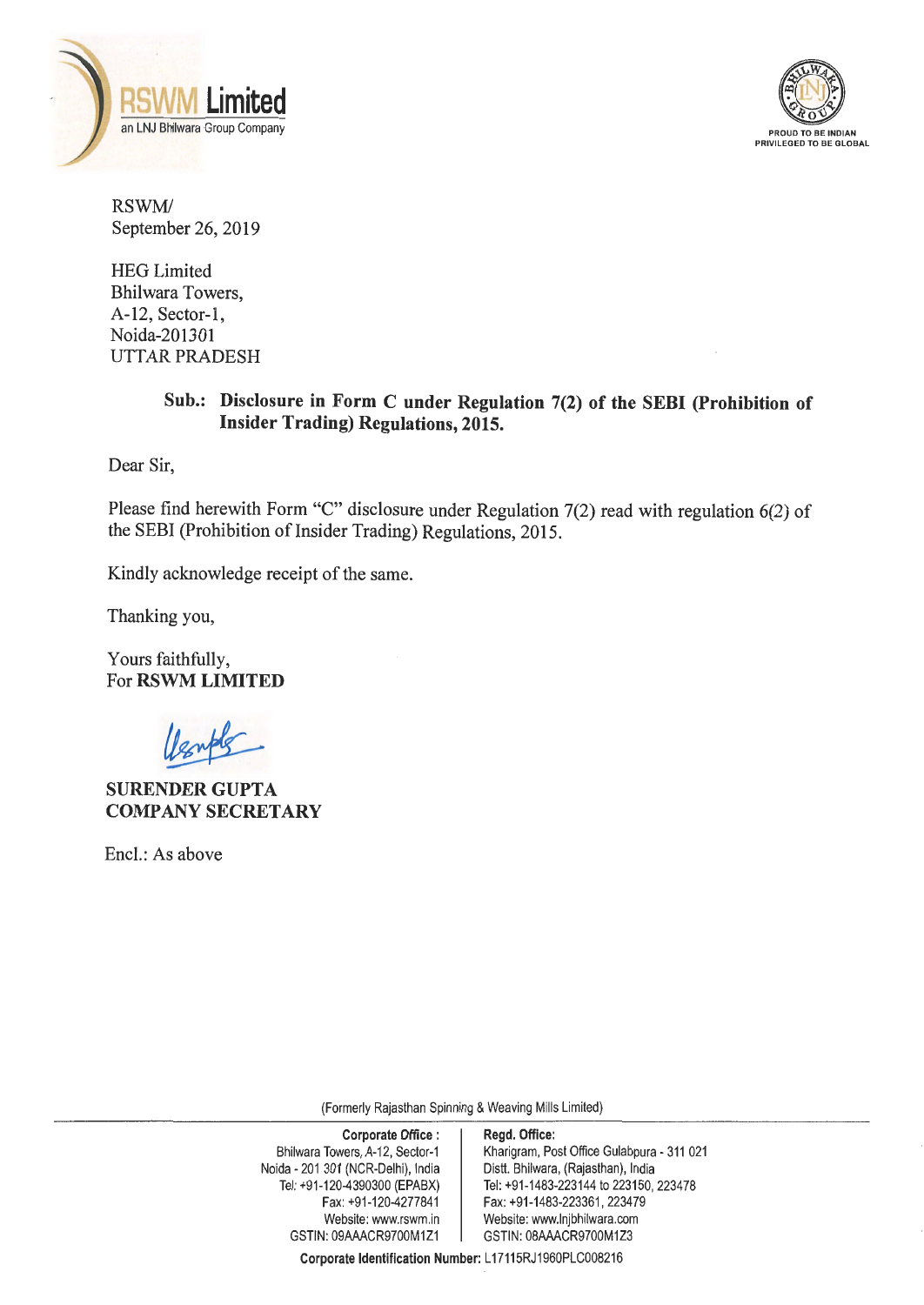#### FORM C SEBI (Prohibition of Insider Trading) Regulations, 2015 [Regulation 7 (2) read with Regulation 6(2) - Continual disclosure]

 $C^2$ 

Name of the company: HEG LIMITED ISIN of the company: INE545A01016

#### Details of change in holding of Securities of Promoter, Employee or Director of a listed company and other such persons as mentioned in Regulation 6(2).

| Name, PAN, CIN/DIN, & address<br>with contact nos                                                                                                                                                 | Category of<br>Person<br>(Promoters/<br>KMP/<br>Directors /<br>Immediate<br>relative to /<br>others etc) | Securities held prior to<br>acquisition / disposal                                                   |                                       | Securities acquired/Disposed                                                                             |                 |                | Securities held post<br>acquisition/disposal                             |                                                                                                      | Date of allotment<br>advice/ acquisition of<br>shares/ sale of shares<br>specify |            | Date of<br>intimation<br>to<br>company | Mode of<br>acquisition /<br>disposal (on<br>market/public/<br>rights/<br>preferential<br>offer / off<br>market/ Inter-<br>se transfer,<br>ESOPs etc.) |                    |
|---------------------------------------------------------------------------------------------------------------------------------------------------------------------------------------------------|----------------------------------------------------------------------------------------------------------|------------------------------------------------------------------------------------------------------|---------------------------------------|----------------------------------------------------------------------------------------------------------|-----------------|----------------|--------------------------------------------------------------------------|------------------------------------------------------------------------------------------------------|----------------------------------------------------------------------------------|------------|----------------------------------------|-------------------------------------------------------------------------------------------------------------------------------------------------------|--------------------|
|                                                                                                                                                                                                   |                                                                                                          | Type of<br>security<br>(For eg. -<br>Shares,<br>Warrants,<br>Converti<br>ble<br>Debentur<br>es etc.) | No. and<br>$%$ of<br>shareh<br>olding | Type of<br>security<br>(For eg. -<br>Shares,<br>Warran<br>ts,<br>Convert<br>ible<br>Debent<br>ures etc.) | <b>No</b>       | Value*         | Transact<br>ion Type<br>(Buy/<br>Sale/<br>Pledge /<br>Revoke/<br>Invoke) | Type of<br>security<br>(For eg. -<br>Shares.<br>Warrants,<br>Converti<br>ble<br>Debentur<br>es etc.) | No. and %<br>of<br>shareholdi<br>ng                                              | From       | To                                     |                                                                                                                                                       |                    |
|                                                                                                                                                                                                   | $\overline{2}$                                                                                           | 3                                                                                                    | $\overline{4}$                        | 5                                                                                                        | $6\overline{6}$ | $\overline{7}$ | 8                                                                        | 9                                                                                                    | 10                                                                               | 11         | 12                                     | 13                                                                                                                                                    | 14                 |
| <b>RSWM Limited</b><br>CIN No.-<br>L17115RJ1960PLC008216,<br>PAN No.- AAACR9700M<br>Address:<br>Khangram, Post Office<br>Gulabpura-311021, Distt. Bhilwara<br>Rajasthan<br>Ph No.-+91-120-4390300 | Member of<br>Promoter<br>Group                                                                           | Equity<br><b>Shares</b>                                                                              | 3,81,658<br>0.99%                     | Equity<br><b>Shares</b>                                                                                  | 52,057          | 6,37,83,459.10 | Sale                                                                     | Equity<br><b>Shares</b>                                                                              | 3,29,601<br>0.85%                                                                | 24-09-2019 | 24-09-2019                             | 26-09-2019                                                                                                                                            | <b>Market Sale</b> |
|                                                                                                                                                                                                   |                                                                                                          | Equity<br><b>Shares</b>                                                                              | 3,29,601<br>0.85%                     | Equity<br><b>Shares</b>                                                                                  | 8,601           | 1,05,83,398.10 | Sale                                                                     | Equity<br><b>Shares</b>                                                                              | 3,21,000<br>0.83%                                                                | 24-09-2019 | 24-09-2019                             | 26-09-2019                                                                                                                                            | <b>Market Sale</b> |
|                                                                                                                                                                                                   |                                                                                                          | Equity<br><b>Shares</b>                                                                              | 3,21,000<br>0.83%                     | Equity<br><b>Shares</b>                                                                                  | 1,716           | 20,77,307.80   | Sale                                                                     | Equity<br><b>Shares</b>                                                                              | 3,19,284<br>0.83%                                                                | 25-09-2019 | 25-09-2019                             | 26-09-2019                                                                                                                                            | <b>Market Sale</b> |
|                                                                                                                                                                                                   |                                                                                                          | Equity<br><b>Shares</b>                                                                              | 3,19,284<br>0.83%                     | Equity<br><b>Shares</b>                                                                                  | 893             | 10,80,657.76   | Sale                                                                     | <b>Equity</b><br><b>Shares</b>                                                                       | 3,18,391<br>0.82%                                                                | 25-09-2019 | 25-09-2019                             | 26-09-2019                                                                                                                                            | <b>Market Sale</b> |

Note: "Securities" shall have the meaning as defined under regulation 2(1)(i) of SEBI (Prohibition of Insider Trading) Regulations, 2015.

\* Inclusive all expenses